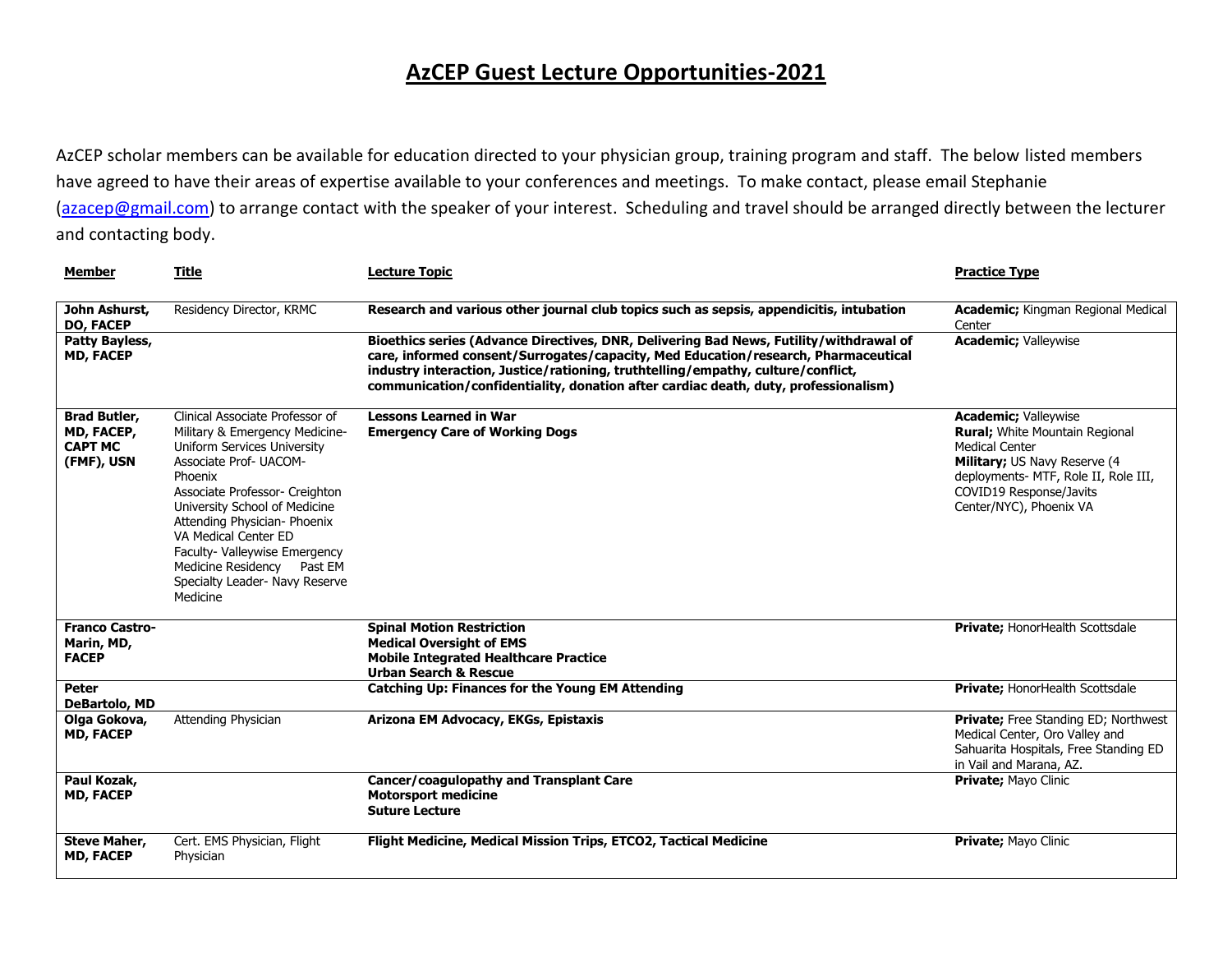| <b>Rachel Munn,</b><br><b>DO</b>         |                                                                                                                                          | <b>EMS Topics</b><br>$\bullet$<br><b>Introduction to EMS</b><br>$\circ$<br><b>Out of Hospital Cardiac Arrest</b><br>$\circ$                                                                                                                                                                                                                    | <b>Academic; Banner UMC-Tucson</b>              |
|------------------------------------------|------------------------------------------------------------------------------------------------------------------------------------------|------------------------------------------------------------------------------------------------------------------------------------------------------------------------------------------------------------------------------------------------------------------------------------------------------------------------------------------------|-------------------------------------------------|
|                                          |                                                                                                                                          | <b>CVA Recognition &amp; Transport</b><br>$\circ$<br><b>Prehospital Patient Refusals</b><br>$\circ$<br><b>Flight Medicine</b><br>$\circ$<br><b>Geriatric Patients in EMS</b><br>$\circ$<br>Any misc. EMS topic<br>$\circ$<br><b>Women's Health &amp; Gynecologic Emergencies</b><br>$\bullet$                                                  |                                                 |
| <b>Frank Paul,</b><br><b>DO, FACEP</b>   |                                                                                                                                          | Over 250 lectures on:<br><b>Trauma</b><br><b>General EM</b><br><b>Pediatrics</b><br><b>Anatomy &amp; Physiology EMS lectures</b><br><b>Full Osteopathic Medical System Lecture Series</b><br><b>Anatomy/OMM Lectures</b>                                                                                                                       | <b>Private;</b> Schumacher Clinical Partners    |
|                                          |                                                                                                                                          | Contact azacep@gmail.com for full list                                                                                                                                                                                                                                                                                                         |                                                 |
| Amish Shah,<br><b>MD, FACEP</b>          | Current Arizona State<br>Representative                                                                                                  | <b>Advocacy/Legislative Issues</b>                                                                                                                                                                                                                                                                                                             | <b>Private; Independent Contractor</b>          |
| Casey Solem,<br><b>MD, FACEP</b>         |                                                                                                                                          | <b>Careers in Community EM</b><br><b>Eye Emergencies</b>                                                                                                                                                                                                                                                                                       | Private; HonorHealth Scottsdale                 |
| John Thomas,<br>JD                       |                                                                                                                                          | <b>Legislative Advocacy</b>                                                                                                                                                                                                                                                                                                                    | <b>AzCEP Lobbyist</b>                           |
| <b>Nick Vasquez,</b><br><b>MD, FACEP</b> |                                                                                                                                          | <b>Sepsis</b><br><b>Health Reform and Health Policy</b><br><b>Medical Administration</b>                                                                                                                                                                                                                                                       | <b>Private;</b> Chandler Regional               |
| Amrita<br>Vempati, MD,<br><b>FACEP</b>   | Assistant Program Director<br>Creighton University School of<br>Medicine - Phoenix<br>Assistant Clinical Professor<br>UofA COM - Phoenix | Approach to tachyarrhythmias<br><b>Big PE, little PE</b><br>Abdominal pain in elderly<br>Diversity and inclusion in medicine<br><b>Implicit Bias</b><br><b>Overdose of BP medications</b><br><b>EKG changes in overdoses</b><br><b>Noncardiac ECG manifestations</b><br>Vertigo<br><b>Atrial fibrillation and anticoagulants</b>               | <b>Academic</b> ; Creighton & UACOM-<br>Phoenix |
| Mara Windsor,<br><b>DO, FACEP</b>        |                                                                                                                                          | <b>Medical Student Wellness</b><br><b>Resident Wellness</b><br><b>Embracing Fear</b><br>Incorporating simulation into medical education<br><b>The Power of Positivity</b><br><b>Physician Wellness</b><br><b>Physician Burnout</b><br>Sign Wave of Balance<br><b>Resiliency</b><br><b>Tales From the Pit</b><br><b>The Power of Mentorship</b> | Private; HonorHealth JCL                        |